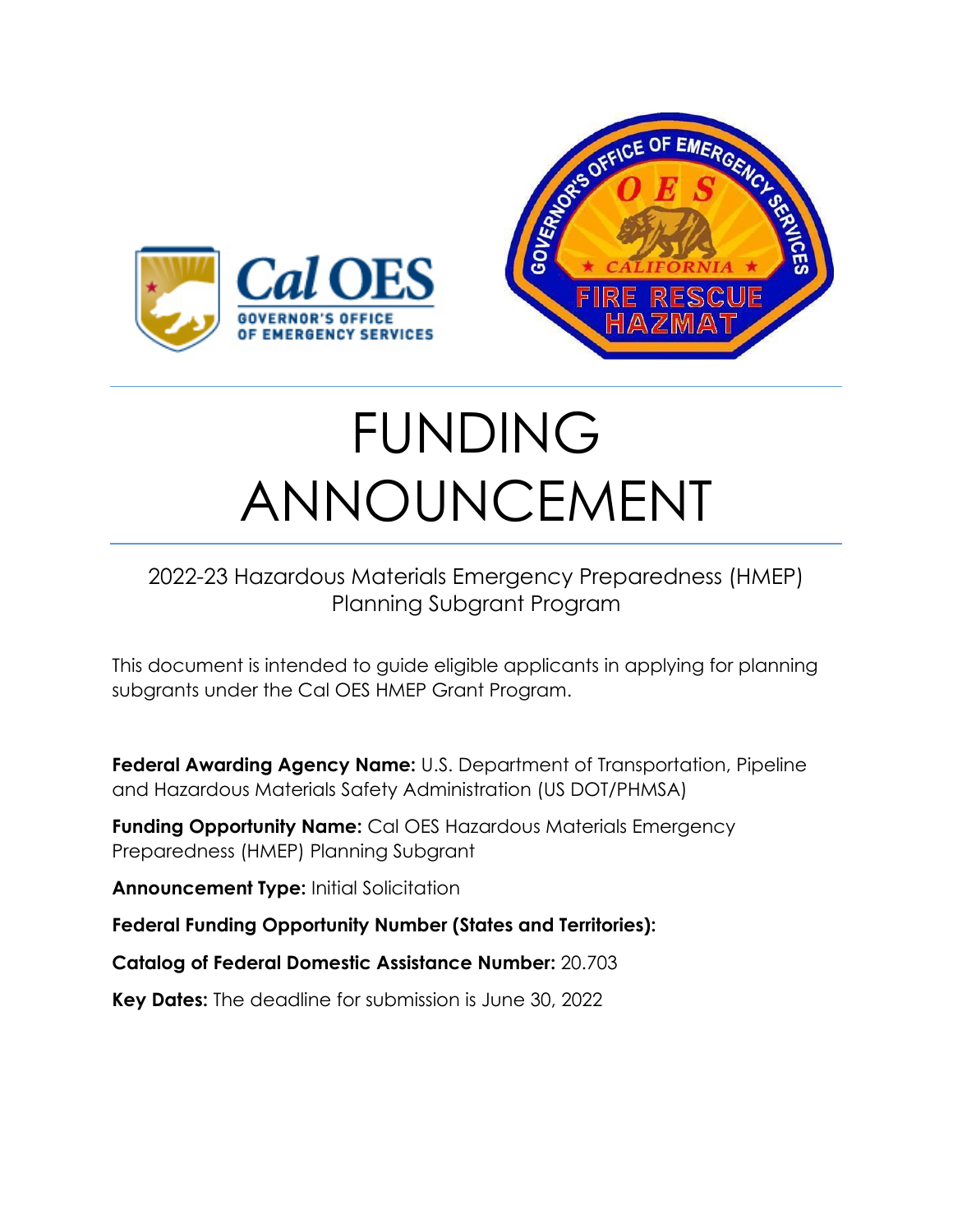| Dun and Bradstreet Universal Numbering System (DUNS) Number and System |  |
|------------------------------------------------------------------------|--|
|                                                                        |  |
|                                                                        |  |
|                                                                        |  |
|                                                                        |  |
|                                                                        |  |
|                                                                        |  |
|                                                                        |  |
|                                                                        |  |
|                                                                        |  |
|                                                                        |  |
|                                                                        |  |
|                                                                        |  |

#### **Contents**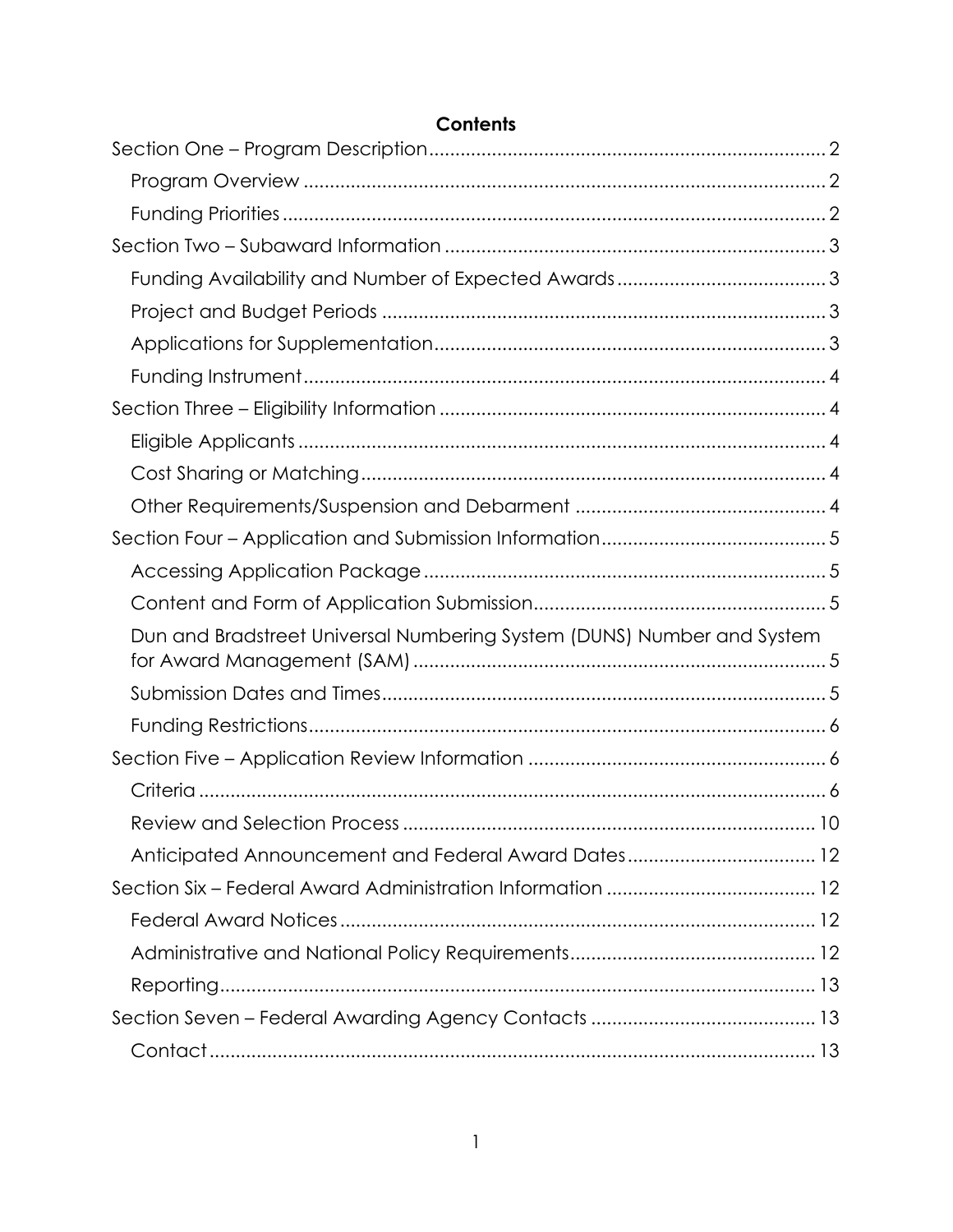## **Section One – Program Description**

#### <span id="page-2-1"></span><span id="page-2-0"></span>Program Overview

The Hazardous Materials Transportation Safety and Security Reauthorization Act of 2005 authorizes the U.S. Department of Transportation (DOT) to provide assistance to public sector employees through training and planning awards to States, Territories, and federally recognized Native American Tribes for emergency response. The US DOT's Pipeline and Hazardous Materials Safety Administration (PHMSA) makes some of this funding available to States, Territories, and federally-recognized Tribal Governments through the Hazardous Materials Emergency Preparedness (HMEP) Grant Program. The California Governor's Office of Emergency Services (Cal OES) is the state's administering agency for passing the HMEP Grant funds through to the Local Emergency Planning Committees (LEPC) and eligible applicants within the LEPC regions.

The purpose of this program is to increase State, Territorial, Tribal, and local effectiveness in safely and efficiently handling hazardous materials incidents, enhance implementation of the Emergency Planning and Community Right-to-Know Act of 1986 (EPCRA), and encourage a comprehensive approach to emergency training and planning by incorporating the unique challenges of responses to transportation situations. The HMEP grant program is authorized under 49 United States Code (U.S.C.) § 5116 and is governed by program regulations at 49 Code of Federal Regulations (CFR) Part 110 and Federal grants administration regulations, now organized at 2 CFR Part 200.

Planning and training are the two components of the HMEP grant program. Funding is being made available for eligible planning activities only. Hazardous materials (HazMat) training tuition grants are made available to public agency responders through the LEPC.

HMEP Planning Grant Subawards can be used for HazMat transportation emergency response preparedness activities, including developing, improving, and carrying out emergency plans under the Emergency Planning and Community Right-To-Know Act of 1986 (42 U.S.C. 11001 et seq.), and ascertaining flow patterns of hazardous material on lands under the jurisdiction of a State or Native American tribe, and between lands under the jurisdiction of a State or tribe and lands of another State or tribe.

#### <span id="page-2-2"></span>Funding Priorities

For the 2022-23 grant cycle, and subsequent cycles moving forward, applicants are encouraged to allocate funding toward developing or revising emergency plans to account for bulk transportation of energy products by rail and over the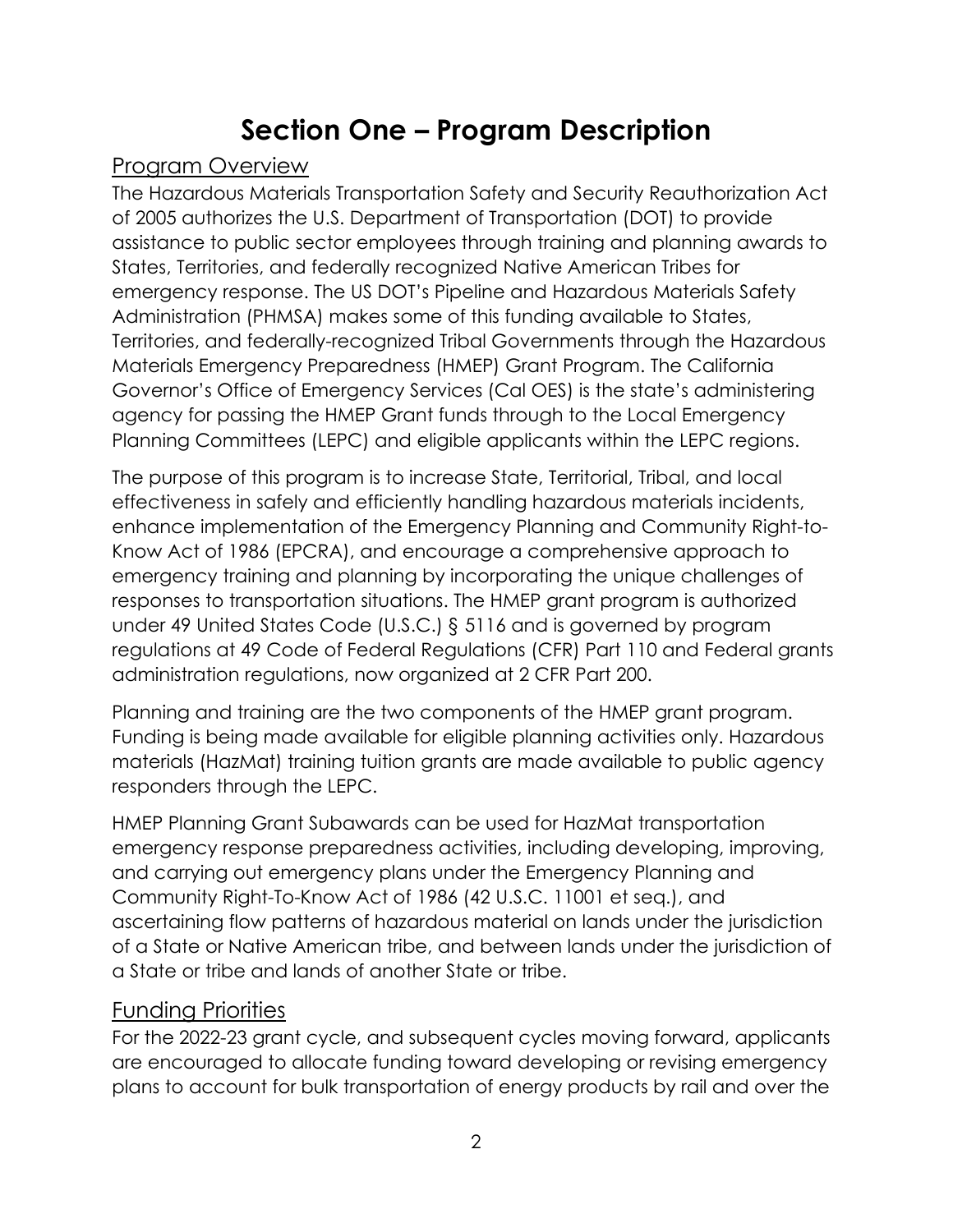road. Applicants are also encouraged to conduct commodity flow studies or other HazMat transportation hazard analyses to determine the frequency and quantity of HazMat shipments being transported through local communities, and assessing the degree to which emergency responders are trained to respond appropriately to incidents involving bulk shipments of energy products as well as other hazardous materials.

When drafting applications, Cal OES encourages applicants to consider the following topics:

- Current risk involving transport of energy products such as crude oil, ethanol, and liquefied natural gas (LNG);
- Current state of operational readiness/capability;
- Familiarity with bulk shippers' emergency response plans/procedures;
- Available training resources (sources, accessibility, gaps in training); and
- Needs of emergency responders/public safety agencies.

For more information, please visit [PHMSA's Safe Transportation of Energy](http://www.phmsa.dot.gov/hazmat/osd/calltoaction)  [Products \(STEP\) program](http://www.phmsa.dot.gov/hazmat/osd/calltoaction) website and the [Cal OES HazMat Section](http://www.caloes.ca.gov/FireRescueSite/Pages/Hazardous-Materials.aspx) webpage.

# **Section Two – Subaward Information**

#### <span id="page-3-1"></span><span id="page-3-0"></span>Funding Availability and Number of Expected Awards

Subject to actual federal HMEP Planning award funding amount and a state budget, Cal OES plans to make at least \$242,534 in funding available to LEPCs and eligible applicants within the LEPC Regions this grant cycle. The expected amount of individual subawards will typically range from \$5,000 to \$25,000 and between 4 and 10 Planning projects are funded each year.

#### <span id="page-3-2"></span>Project and Budget Periods

Funding is not available until the State's grant project period begins, which is anticipated to be September 30, 2022. Subrecipients cannot incur costs toward their project until the Grant Subaward Face Sheet (GSAFS) is returned to and executed by Cal OES. If the GSAFS and supporting documentation are submitted to Cal OES by September 30, 2022 it is anticipated that the subrecipient project start date will be October 15, 2022. All subrecipient activities must be completed by September 15, 2023. Provisions for a one-time 30-day extension are outlined in the Terms and Conditions, and these uncommon requests will be considered on a case-by-case basis.

#### <span id="page-3-3"></span>Applications for Supplementation

Requests for supplementation of funding for approved projects may be considered during the 2022-23 HMEP performance period. Requests must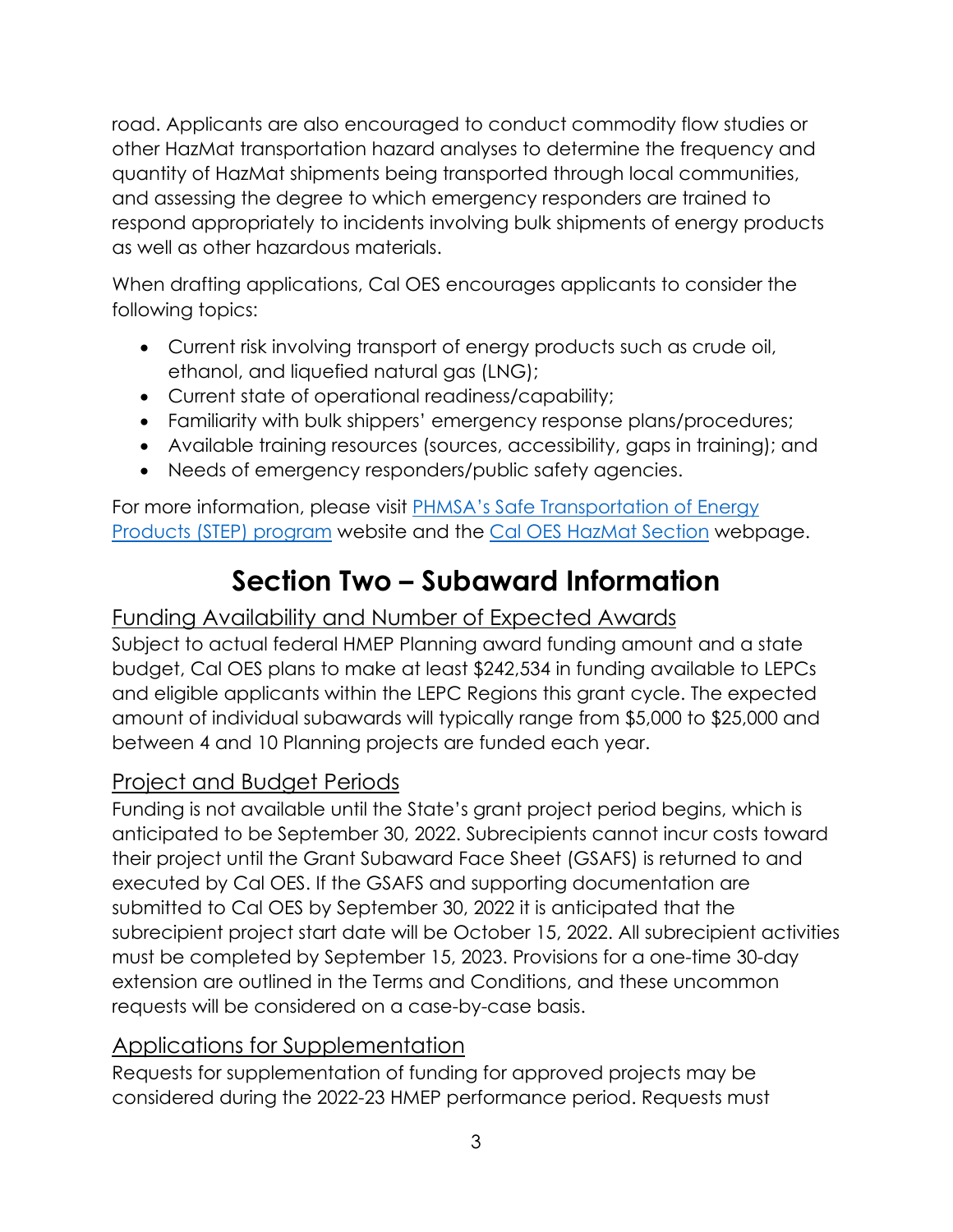adequately describe how the additional activities and/or funding enhance the approved project, and provide assurance that the revised project will be completed by September 15, 2023. Requests must be received by December 31, 2022.

#### <span id="page-4-0"></span>Funding Instrument

Cal OES will only consider grant award agreements as the funding instrument for the 2022-23 HMEP Planning Subgrant program. Cal OES may utilize contracts, purchase orders, or inter-agency agreements as funding instruments for activities conducted by Cal OES in coordination with and on behalf of LEPCs.

# **Section Three – Eligibility Information**

#### <span id="page-4-2"></span><span id="page-4-1"></span>Eligible Applicants

The Cal OES 2022-23 HMEP Planning Subgrant Program is open to the State of California's political subdivisions and federally-recognized Tribal Governments within California that have not applied directly to US DOT/PHMSA for funding under this grant program. Political subdivisions are defined as:

"A county, municipality, city, town, township, local public authority (including any public and Indian housing agency under the United States Housing Act of 1937 (42 U.S.C. 1401 et seq.), school district, special district, intrastate district, council of governments (whether or not incorporated as a nonprofit corporation under State law), any other regional or interstate government entity, or any agency or instrumentality of a local government." (49 CFR § 110.20)

#### <span id="page-4-3"></span>Cost Sharing or Matching

Cal OES will document the required match share for HMEP Planning Subawards.

#### <span id="page-4-4"></span>Other Requirements/Suspension and Debarment

Per 2 CFR § 200.212, non-Federal entities and contractors are subject to the nonprocurement debarment and suspension regulations implementing Executive Orders 12549 and 12689, and 2 CFR § 180. These regulations restrict awards, subawards, and contracts with certain parties that are debarred, suspended, or otherwise excluded from or ineligible for participation in Federal assistance programs or activities.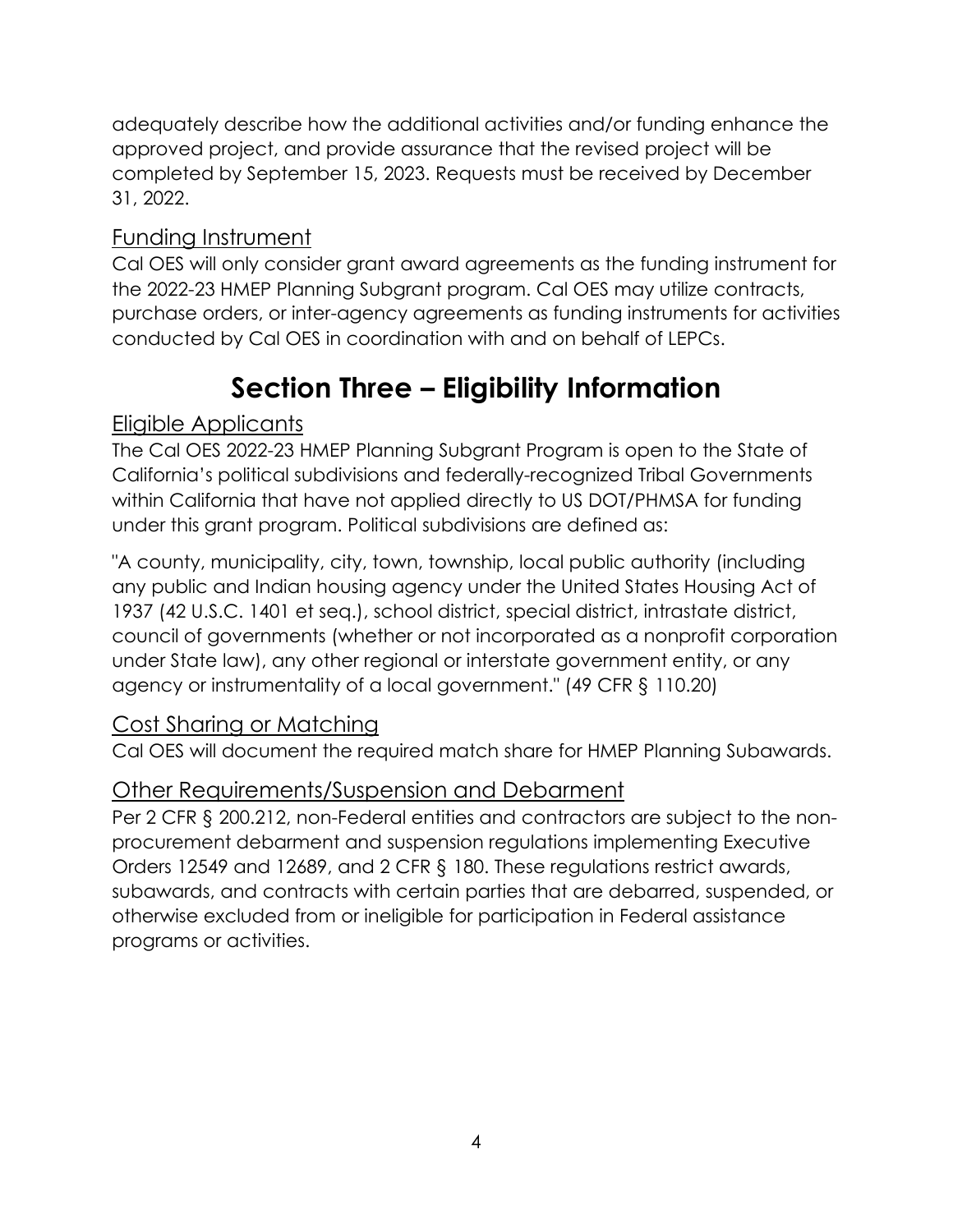# **Section Four – Application and Submission Information**

## <span id="page-5-1"></span><span id="page-5-0"></span>Accessing Application Package

Interested eligible parties must download the application forms associated with this funding opportunity from the [Cal OES HMEP Grant](http://www.caloes.ca.gov/FireRescueSite/Pages/HazMat-Emergency-Preparedness-Grant.aspx) webpage.

#### <span id="page-5-2"></span>Content and Form of Application Submission

The application must use the most current forms posted on the website and be well written. Project and Budget Narratives should follow the structure and guidance in this funding opportunity announcement.

## <span id="page-5-3"></span>Dun and Bradstreet Universal Numbering System (DUNS) Number and System for Award Management (SAM)

Each applicant is required to:

- Be registered in SAM before submitting its application;
- Provide a valid DUNS number on the Cal OES GSAFS, which is provided when Cal OES extends an offer of funding; and
- Continue to maintain an active SAM registration with current information at all times during which it has an active Federal award.

If an applicant does not fully comply with these requirements, Cal OES may determine that the applicant is not qualified to receive a Federal award.

#### <span id="page-5-4"></span>Submission Dates and Times

The final date for submission is Friday, June 30, 2022. Cal OES is not obligated to consider applications that are late and/or incomplete. A completed application package, signed by the Authorized Agent, must be submitted electronically to the Cal OES HMEP Grant Administrator at [erika.olsen@caloes.ca.gov](mailto:erika.olsen@caloes.ca.gov) by the final submission date.

The hard copy original pages containing an Authorized Agent signature must also be submitted and postmarked by June 30, 2022. Mail to:

California Governor's Office of Emergency Services Hazardous Materials Section Attn: Erika Olsen 3650 Schriever Avenue Mather, California 95655

After submission, Cal OES will coordinate all applications with the respective LEPCs for approval and prioritization.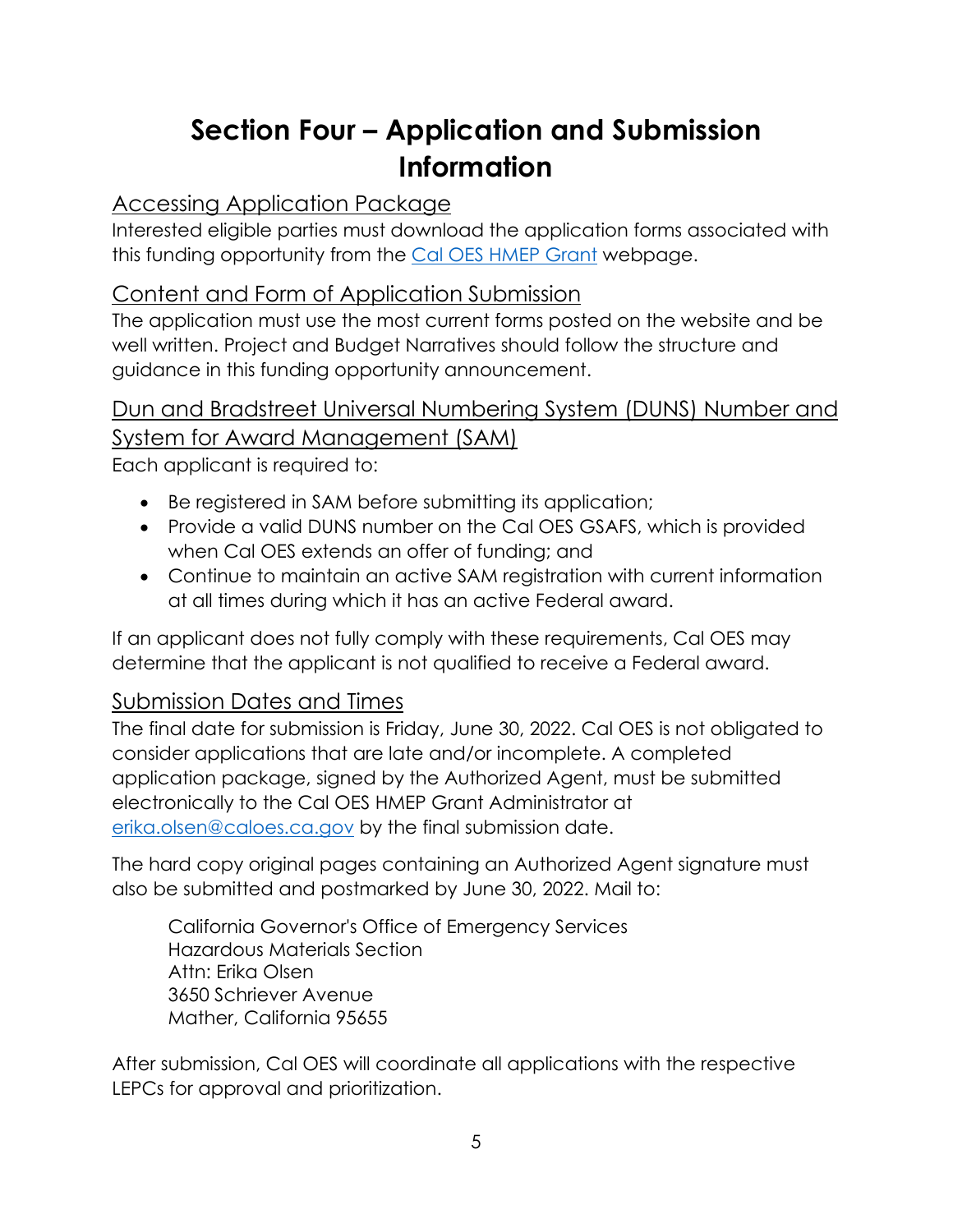#### <span id="page-6-0"></span>Funding Restrictions

The following costs are not eligible for reimbursement under the HMEP Grant Program:

- Expenses not related to the transportation of hazardous materials.
- Expenses claimed and or reimbursed by another program.
- Expenses counted as match funds toward another Federal program.
- Expenses that supplant existing operational funds/programs.
- Entertainment, alcohol, morale costs.
- Any costs disallowed or stated as ineligible in 2 CFR § 200.
- <span id="page-6-1"></span>• Excessive costs for any approved budget item.

# **Section Five – Application Review Information**

#### <span id="page-6-2"></span>**Criteria**

Applications for HMEP Planning funding must contain all the required forms, signed by the identified Authorized Agent, and Indirect Cost Rate agreement (if applicable).

- Required Forms (found on the [Cal OES HMEP Grant](http://www.caloes.ca.gov/FireRescueSite/Pages/HazMat-Emergency-Preparedness-Grant.aspx) Web page, under the HazMat – HMEP – Planning Application section:
	- o Application Form
	- o Designation Statement
	- o Project Narrative
	- o Budget Sheet
	- o Budget Narrative (created by the applicant and must address each budget category)
	- o Work Schedule and Deliverables Form
	- o Cal OES Grant Assurances Non-Construction Programs.
- Applicant Attachments to be submitted
	- o Indirect Cost Agreement (if applicable)
	- o Additional Optional Attachments (as applicable)
- Project Narrative Guidance Include the following required elements:
	- o Planning Needs Assessment Describe the current capacity and any areas of deficiency as it concerns hazardous materials emergency preparedness planning. Address any needs for building capacity. Include: (1) An assessment of the current abilities and authorities of the applicant's program for preparedness planning; (2) A discussion of whether the applicant knows, or intends to assess, transportation flow patterns of hazardous materials within the applicant's jurisdiction and between the applicant's jurisdiction and another jurisdiction; and (3) The current degree of participation in,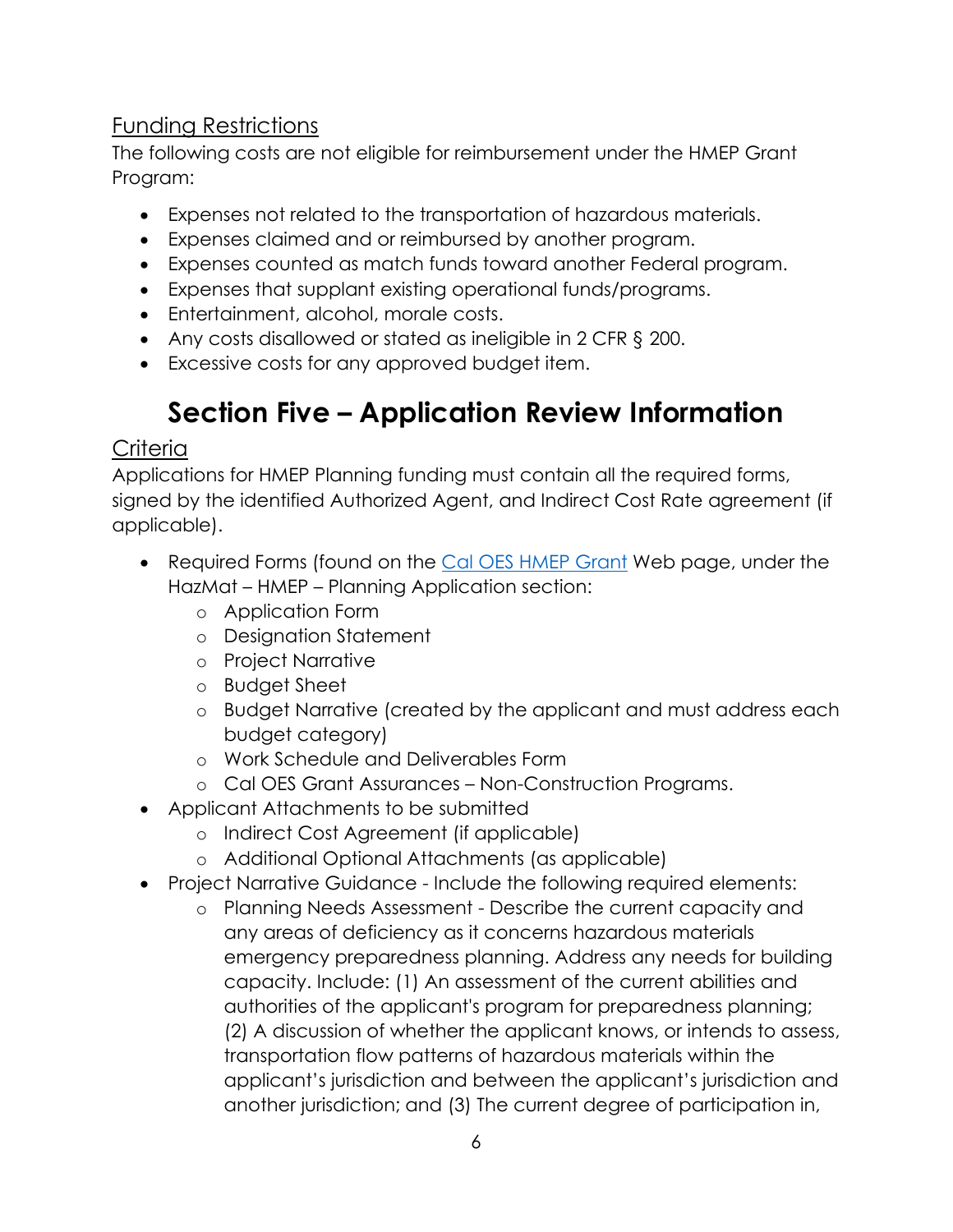or intention to assess, the need for a regional HazMat response team.

- o Planning Activities Describe the proposed activities to be undertaken during the period of performance. Explain how the proposed grant activities will increase program effectiveness and address gaps identified in the needs assessment.
- o Outputs and Objectives Include measurable outputs and objectives related to hazardous materials planning to be accomplished during the grant's period of performance.
- o Planning Activity Timeline Provide an overview of the schedule for implementing the proposed activities in the upcoming project period. Detailed benchmarks and milestones are to be listed on the Work Schedule and Deliverables Form.
- o Monitoring and Evaluation Provide a description of the monitoring and evaluation activities that will be conducted to ensure that the grant activities are successfully carried out according the planning activity timeline. Include an explanation of quality control measures and a description of the project management oversight, including but not limited to plans, strategies, or practices to be used reach the project objectives.
- Budget Narrative Guidance. Develop a Budget Narrative in the following categories, and transfer the total dollar figures to the Budget Sheet. All HMEP Share (reimbursable) costs must be detailed. Applicants should identify and request costs that are allowable, reasonable and necessary for the successful completion of their proposed HMEP planning projects.
	- o Personnel costs include the regular employee compensation for time spent working directly on the grant project. Overtime/backfill costs are not allowed. Include a list of the employees, position title/role, tasks to be completed, the estimated number of hours or percentage of time that will be dedicated to the project, hourly wage or annual salary, and total cost to the grant.
		- This category is limited to ONLY persons employed by your organization. Those not employed by your agency shall be classified as subgrants or contractors. Those individuals should be listed under the Contractual budget category.
		- Only include compensation paid for employees engaged in grant activities.
		- Costs should be consistent with that paid for similar types of work within the applicant's organization.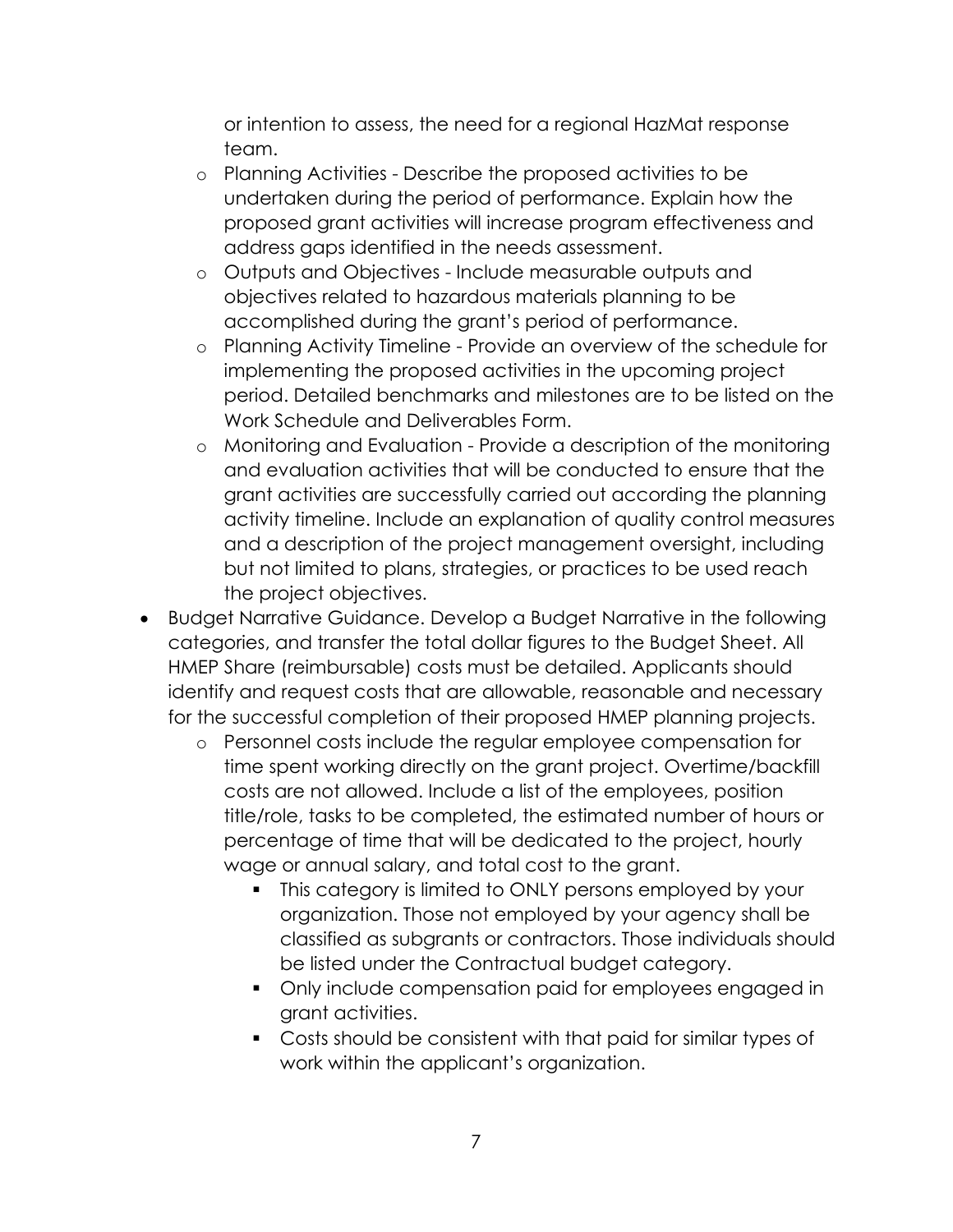- Refer to 2 CFR § 200 for more information on allowable Compensation costs.
- o Fringe Benefit costs are the allowances and services provided by employers to their employees as compensation in addition to regular salaries and wages. These benefits can include the cost of employer's share of FICA, health insurance, worker's compensation, and vacation. Explain how the fringe benefit amount is calculated (i.e., actual fringe benefits estimate, approved rate, etc.) and what is included in the rate used in this budget. Identify the specific benefits charged to a project and the benefit percentage of employee salary. DO NOT combine the fringe benefit costs with direct salaries and wages in the Personnel budget category.
	- **Employees listed under Personnel should have corresponding** Fringe Benefit amount.
	- Cal OES cannot pay Fringe Benefits for a position not listed in the Personnel section.
	- If a position will have time allocated to grant activities, the level of participation (full-time or part-time) must correspond to the Fringe Benefits charged.
	- **Finge benefits are only for the percentage of time devoted** to the grant project.
	- Refer to 2 CFR § 200 for more information on allowable Fringe Benefit costs.
- Travel costs are those specifically related to the grant project. Provide the purpose, location, method of travel, number of persons traveling, number of days, and estimated cost for each trip (i.e., flights, hotel stays, rental cars, and other allowable travel costs).
	- o If details of each trip are not known at the time of application submission, provide the basis for determining the amount requested.
	- o Travel costs that will be charged to the grant must be in accordance with the applicant's written travel policy
	- o Refer to 2 CFR § 200 for more information on allowable Travel costs.
- Equipment costs are typically not included in HMEP Planning Grant projects, and may be funded at less than the 80 percent maximum reimbursement amount. Only include those items which are tangible, nonexpendable, personal property having a useful life of more than one year and an acquisition cost of \$5,000 or more per unit. Include a description, quantity, unit price, and how it will be used on the project. If the expense is under \$5,000 per item, it belongs under "Supplies."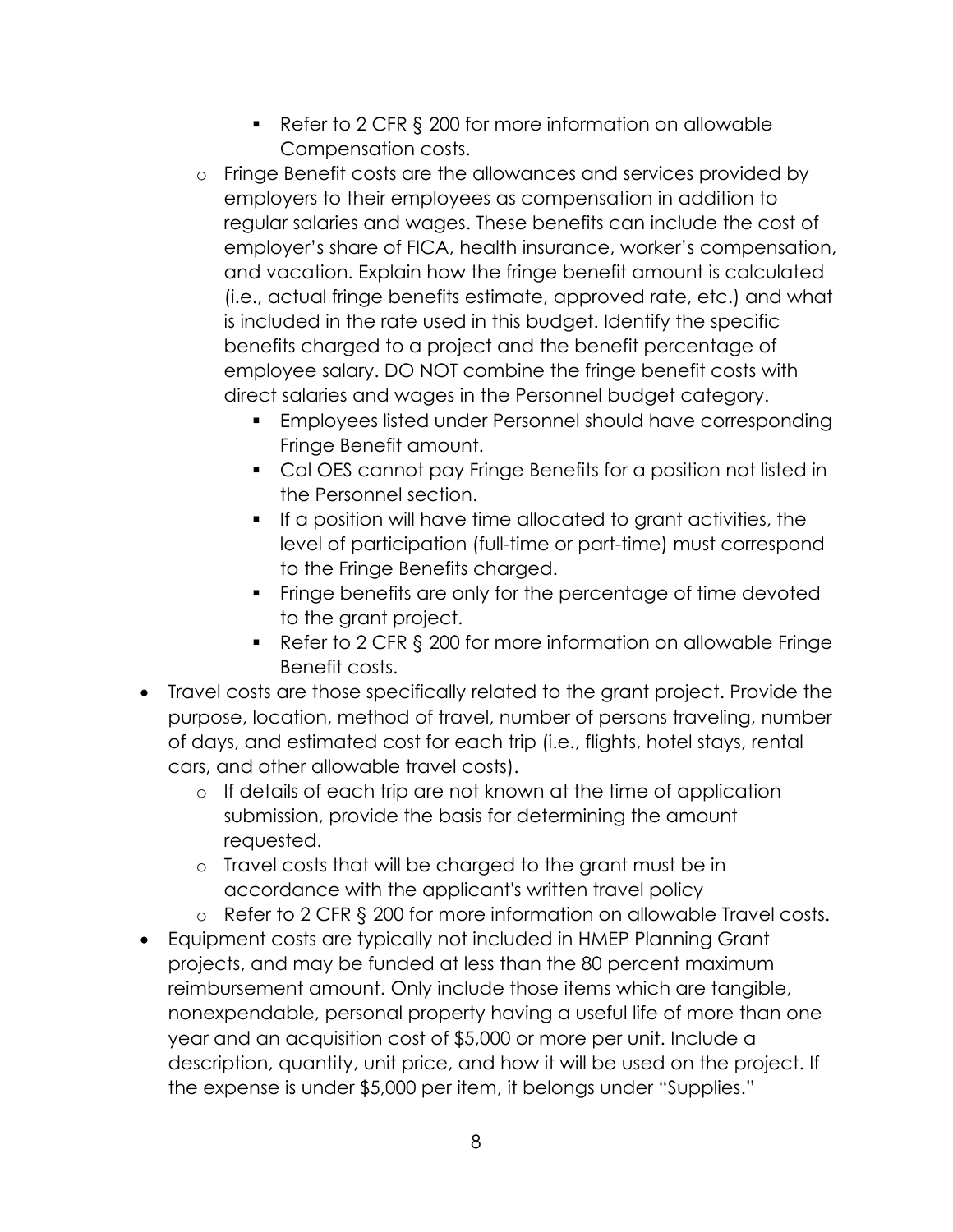However, if your agency's equipment threshold is below \$5,000, provide an explanation and policy citation.

- o Analyze the cost benefits of purchasing versus leasing equipment, particularly high-cost items and those subject to rapid technical advances. List rented or leased equipment costs in the "Contractual" or "Other" category, depending upon the procurement method.
- o Refer to 2 CFR § 200 for more information on allowable Equipment costs and Procurement.
- Supplies are tangible personal property other than equipment. Include the types of property in general terms. It is not necessary to document office supplies in great detail (for example: reams of paper, boxes of paperclips, etc.). A good way to document office supplies is to indicate the approximate expenditure of the unit as a whole. However, applicants should include a quantity and unit cost for larger cost supply items.
	- o Refer to 2 CFR § 200 for more information on allowable Supplies costs and Procurement.
- Contractual costs are those services carried out by an individual or organization, other than the applicant, in the form of a procurement relationship. There are generally two ways to capture costs in this category: Subgrants and Contracts.
	- o A subgrant is an award provided by a Grant Recipient to a subrecipient. The subrecipient carries out part of a program for which the Grant Recipient received Federal support. A subgrant may be provided through any form of legal agreement, including an agreement that the Recipient calls a contract. A subgrantee has its performance measured in relation to whether objectives of a Federal program were met; has responsibility for programmatic decision making; is responsible for adhering to applicable Federal program requirements specified in the Federal award; and, in accordance with its agreement, uses the Federal funds to carry out a program for a public purpose specified in authorizing statute, as opposed to providing goods or services for the benefit of the passthrough entity.
	- o A contract is a legal instrument by which a Grant Recipient purchases property or services needed to carry out the project or program under an award. A contractor/ consultant provides the goods or services within normal business operations; provides similar goods or services to many different purchasers; normally operates in a competitive environment; provides goods or services that are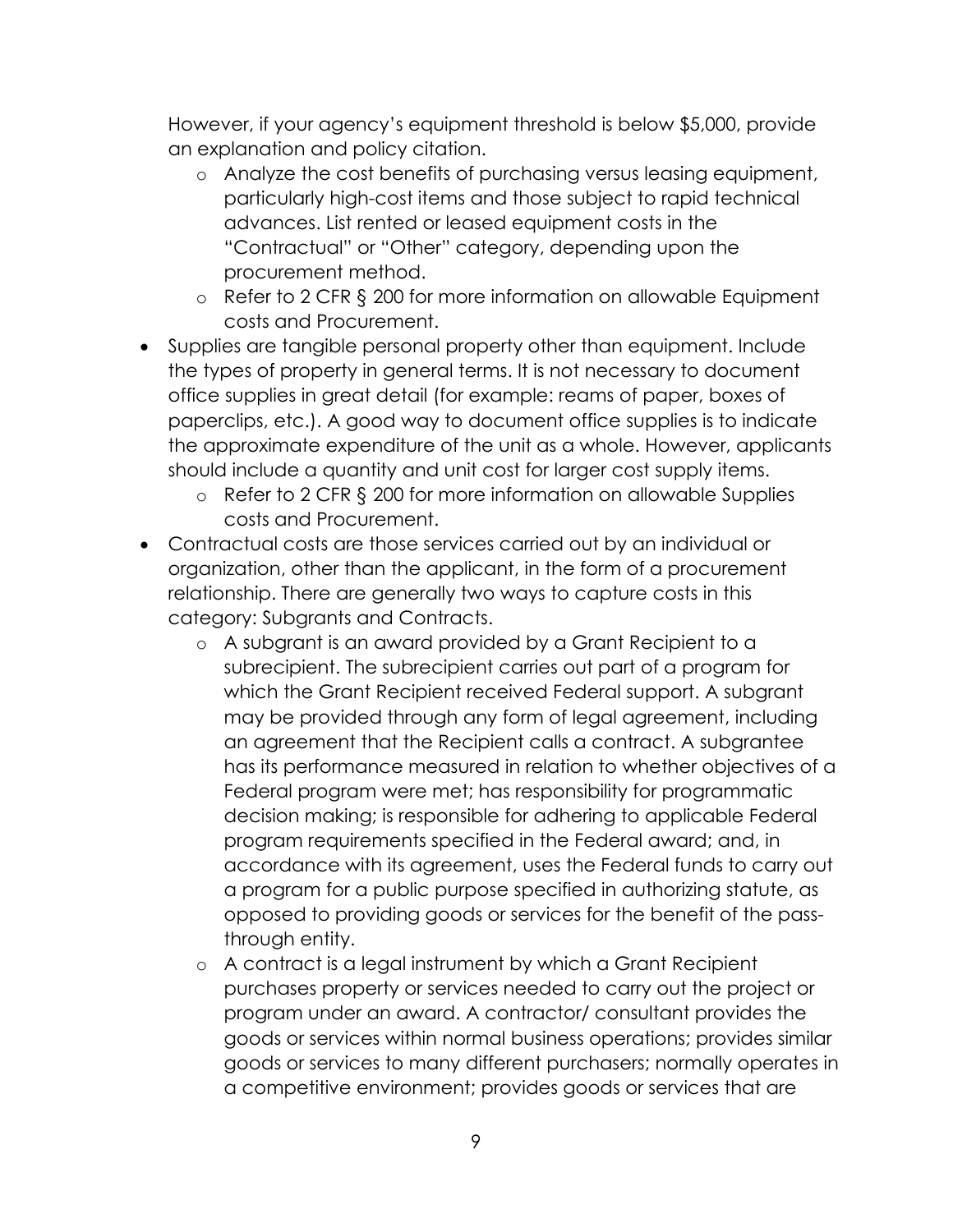ancillary (necessary support to the primary activities) to the operation of the Federal program; and is not subject to compliance requirements of the Federal program as a result of the agreement, though similar requirements may apply for other reasons. Include the rationale for the amount of the costs and include the specific contract goods and/or services provided and the related expenses for those goods and services. Entering the statement "contractual services" shall not be considered meeting the requirement for completing this section.

- o Refer to 2 CFR § 200 for more information on allowable Professional Services (Contractual) costs and Procurement.
- Other costs do not fit any of the aforementioned categories, such as postage and printing costs, and must be itemized.
	- o Refer to 2 CFR § 200 for more information on allowable costs.
- Indirect costs are incurred for common or joint objectives that benefit more than one project. The applicant must include a current and fully executed negotiated Indirect Cost Rate Proposal (ICRP) agreement in the application if claiming indirect costs. Identify the basis for the rate and ensure the rate is applied to the appropriate base in the approved agreement. If the rate will not be approved by the application due date, provide the letter of renewal or letter of request that was sent to the cognizant agency, with the proposed rate used in the application budget.
	- o Refer to 2 CFR § 200 for more information on indirect costs.

NOTE: HMEP Grant funds are not to be used to purchase items or services that would otherwise be purchased with the applicant's own funds. Federal law prohibits recipients of federal funds from supplanting, or replacing state, local, or agency funds with federal funds, e.g., the grant recipient swaps funding sources without adding to, enhancing, or expanding the currently-offered activities and resources. Existing funds for a project and its activities may not be displaced by federal funds and reallocated for other organizational expenses.

#### <span id="page-10-0"></span>Review and Selection Process

Cal OES informs the LEPCs how much overall funding is available for subawards. There is not a minimum or maximum award amount, though individual subawards typically range from \$5,000 to \$25,000. Funds may not be dispensed equitably among all the regions as distribution is based on interest, alignment with the identified funding priorities, need being addressed by the project, and prioritization by the LEPCs. Cal OES will review applications based on merit, including clarity of the project narrative and reasonableness of costs as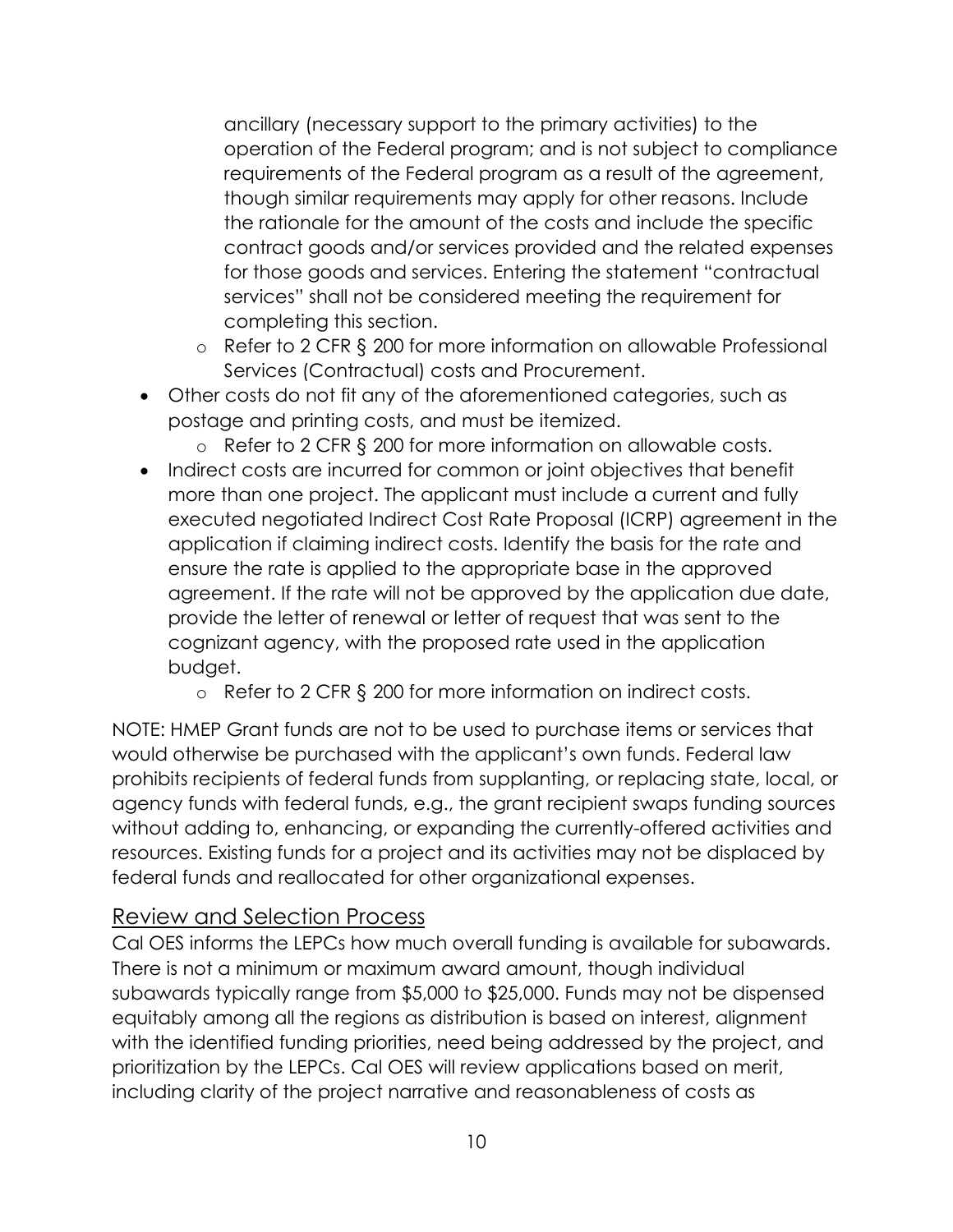described in the budget narrative. Cal OES reserves the right to recommend adjustments that are beneficial to the goals of the HMEP Planning Grant program, and to offer funding at less than the requested amount. Cal OES may ask an applicant to modify its objectives, work plan, or budget and/or to provide supplemental information prior to offering an award.

Applications will be reviewed by Cal OES HazMat section staff with expertise in the HMEP Grant Program and experience with the types of activities outlined in the project proposals. Each application will be evaluated against the following criteria and determined to be exceptional, acceptable or unacceptable.

- **Exceptional** applications demonstrate the requirements of the funding announcement are very well understood and the approach will likely result in a very high quality performance. The application clearly addresses and exceeds requirements with no significant weaknesses. The application contains outstanding features that meet or exceed on multiple dimensions the expectations of the awarding agency. Risk of poor performance is low.
- **Acceptable** applications demonstrate the requirements of the funding announcement are understood and the proposed approach will likely result in satisfactory performance. The application addresses and meets requirements with some minor but correctable weaknesses and/or deficiencies. The application demonstrates at least minimum requisite experience, qualifications, and performance capabilities. Risk of poor performance is no more than moderate.
- **Unacceptable** applications do not meet the requirements of the funding announcement. The approach, if approved in current form, will likely result in unsatisfactory performance. The application fails to address requirements or, if it addresses or partially satisfies some requirements, major weaknesses/or deficiencies are noted. Risk of poor performance is high.

Special attention will be placed on whether or not the application has a coherent project narrative that follows the outline of this funding announcement, and the costs described in the budget narrative appear to be necessary, reasonable, allowable and allocable.

Projects that address one or more of the identified funding priorities will be prioritized higher than projects that do not, should the amount of funding requested exceed the amount available.

An applicant's prior performance as an HMEP Planning Grant subrecipient will be considered and the Cal OES Grants Monitoring Division will be consulted to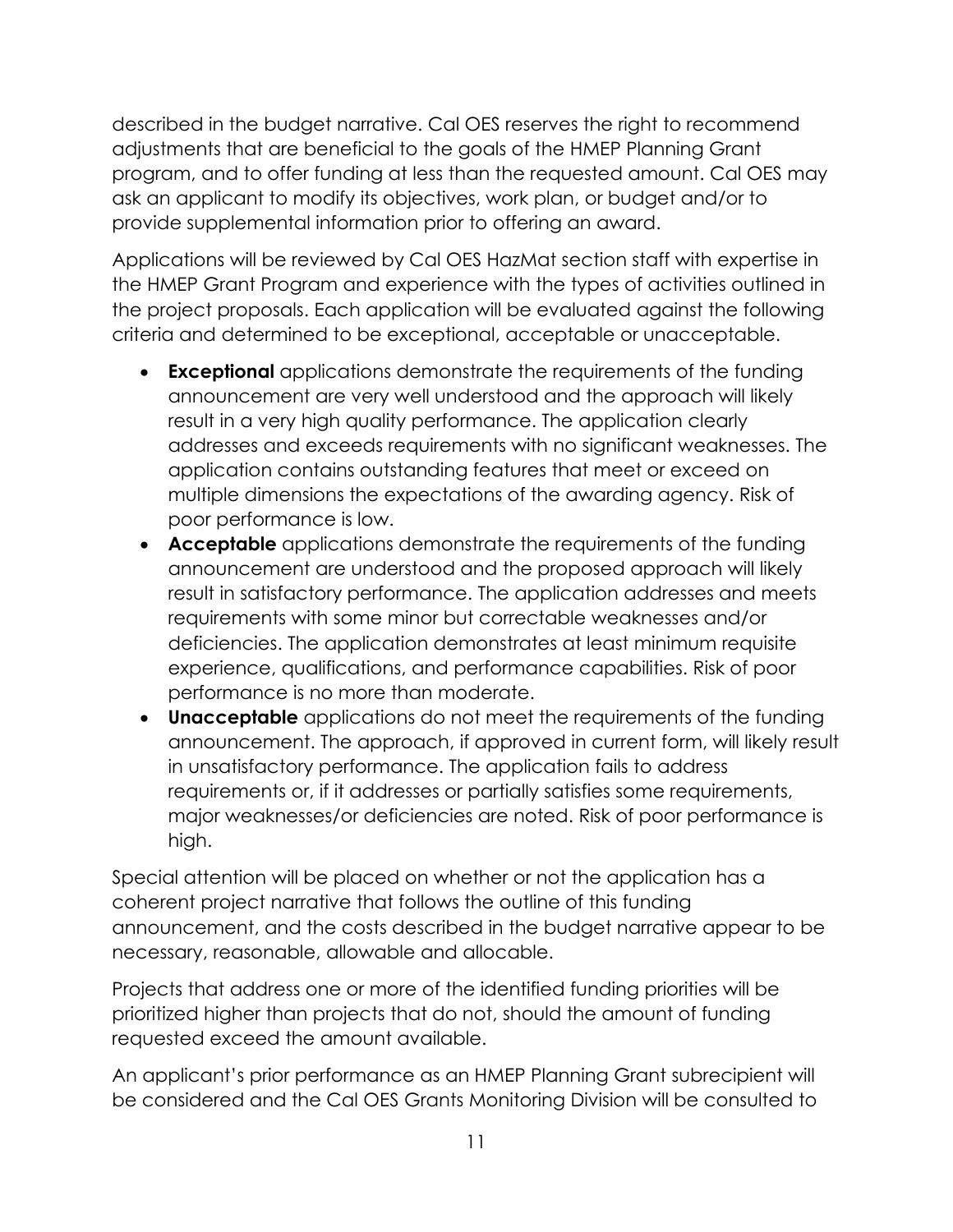understand the applicant's level of risk as a subrecipient of federal funds. Consequently, grant awards may include special terms and conditions.

Only acceptable or exceptional applications will be considered for funding. The Cal OES HazMat Section Supervisor will be the final approval authority to select successful applicants and offer awards of financial assistance. All applicants will receive notice of their application status following the review process.

## <span id="page-12-0"></span>Anticipated Announcement and Federal Award Dates

US DOT/PHMSA plans to make awards to states in September 2022 with a proposed start date of September 30, 2022. Cal OES plans to make conditional offers of subawards in August 2022 with a proposed start date of October 15, 2022. These offers will be contingent on Cal OES receiving the expected federal funding allocation and an approved State budget.

# <span id="page-12-1"></span>**Section Six – Federal Award Administration Information**

## <span id="page-12-2"></span>Federal Award Notices

Cal OES will receive electronic notification of the receipt of a Federal Award, and upon notification, our authorized official must sign the award within the timeframe prescribed by US DOT/PHMSA. If Cal OES extends an offer of funding, the applicant will receive a Cal OES GSAFS and applicable Terms and Conditions. The GSAFS must be signed by the Authorized Agent identified in the application package to indicate acceptance of the award, and the original hard copy must be returned to Cal OES before the Project Start Date can be confirmed. If the GSAFS and any needed supporting documentation are returned to Cal OES by September 30, 2022 it is anticipated that the subrecipient project start date will be October 15, 2022. Mail the GSAFS and any other requested documents to:

California Governor's Office of Emergency Services Hazardous Materials Section Attn: Erika Olsen 3650 Schriever Avenue Mather, California 95655

#### <span id="page-12-3"></span>Administrative and National Policy Requirements

The administration of HMEP Planning Grant subawards between Cal OES and the Subrecipient will be based on the following Federal statutory and regulatory requirements:

• The authorizing language of 49 U.S.C. 5101 et seq.